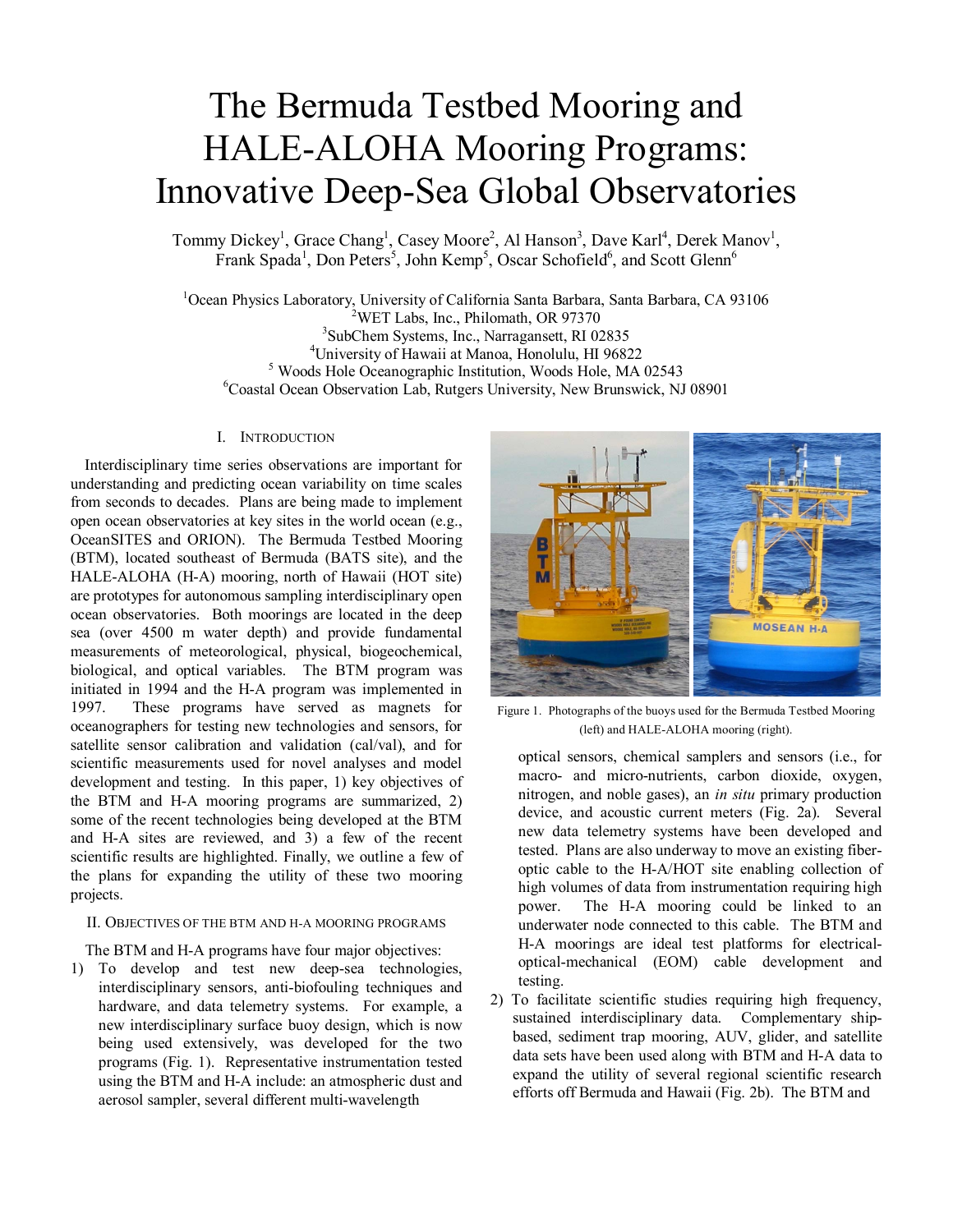

Figure 2. (a) Schematic diagram of the BTM. Photographs of some novel sensors and systems are shown (Aerosol Sampler, E. Sholkolvitz (WHOI); pCO2 Sampler, C. Sabine (PMEL); Noble Gas Sampler and Gas Tension Device (GTD)/pN<sub>2</sub>, W. Jenkins (WHOI); Moored In-situ Trace Element Sampler (MITESS), E. Boyle (MIT); Remote Access Sampler (RAS), P. Quay (U Washington); Buoy + METs, Temperature Sensors, Bio-optical Systems and ADCP, OPL/UCSB; Glider, (Rutgers University). Satellite data are made available via the OPL/UCSB website. The configuration of the H-A is similar. (b) Illustrations of various platforms that have been or are planned for complementary measurements at the BTM and H-A mooring sites.

H-A moorings have proven their value in detecting and observing extreme and episodic processes that cannot be captured with ship- or satellite-based sampling. For example, BTM data have been collected during direct hits by two hurricanes and one tropical storm and several mesoscale eddies. H-A data have been collected during subtropical storms, mesoscale eddies, and Rossby waves.

3) To provide data for developing and testing interdisciplinary models. BTM and H-A data sets have been used to develop and test improved models of several upper ocean processes during and in the wakes of extreme wind forcing events and nutrient injections and plankton blooms, ecological shifts associated with eddies, and Rossby waves.

4) To calibrate and validate (cal/val) satellite-derived ocean observations. Ocean color measurements have been the primary focus thus far. However, several other cal/val opportunities will be pursued in the future for other variables.

#### III. TECHNOLOGIES

The BTM and H-A programs provide deep-water platforms for community-wide development and testing of new observatory technologies, interdisciplinary sensors and samplers, and data telemetry systems. The programs are developing infrastructure for the oceanographic community (both open ocean and coastal), particularly for new measurements from moorings, drifters, profiling floats, gliders, and autonomous underwater vehicles (AUVs). The BTM and H-A moorings have been used as models for several new observatories within the U.S. and internationally. In this regard, the programs are especially important at this critical point in time as the NSF ORION and other initiatives (e.g. OceanSITES, IOOS, etc.) come on line. A new BTM buoy was conceived, developed, and tested by OPL and WHOI scientists and engineers; the same buoy design was used to build the H-A mooring (Fig. 1) and several other locations in the world ocean. The buoy can accommodate specialized meteorological and chemical sensors and systems as well as novel data telemetry hardware. Its modularity feature allows it to be easily transported to distant locations in a standard shipping container. A diverse suite of new sensors and systems has been tested on the BTM and H-A moorings by U.S. and international groups (Fig. 2a); well over 100 individuals have benefited directly from these programs to date. New deep-sea measurements enabled by the programs have included atmospheric aerosols and dust,  $pCO<sub>2</sub>$ , noble gases and  $pN_2$ , nitrate+nitrite, trace elements, several spectral inherent and apparent optical properties,  $^{14}$ C for primary production, and zooplankton biomass using acoustics. A major barrier to long-term observations by all in situ platforms has been biofouling of sensors. New anti-biofouling methods and systems (e.g., copper shutters and tubing) developed during the programs have been adopted by private industries, which have commercialized them and made them available to the research and applied oceanographic communities (Fig. 3). Of particular note, a 400+ day record of virtually non-biofouled bio-optical data has been obtained off Japan using one of our anti-fouling devices. Several new in situ and satellite data telemetry systems have been successfully tested and utilized for real-time telemetry of meteorological and oceanographic data. Interestingly, duplex satellite telemetry has also been used to change scales of in situ instruments mounted on the BTM from as far away as California. Moving toward the use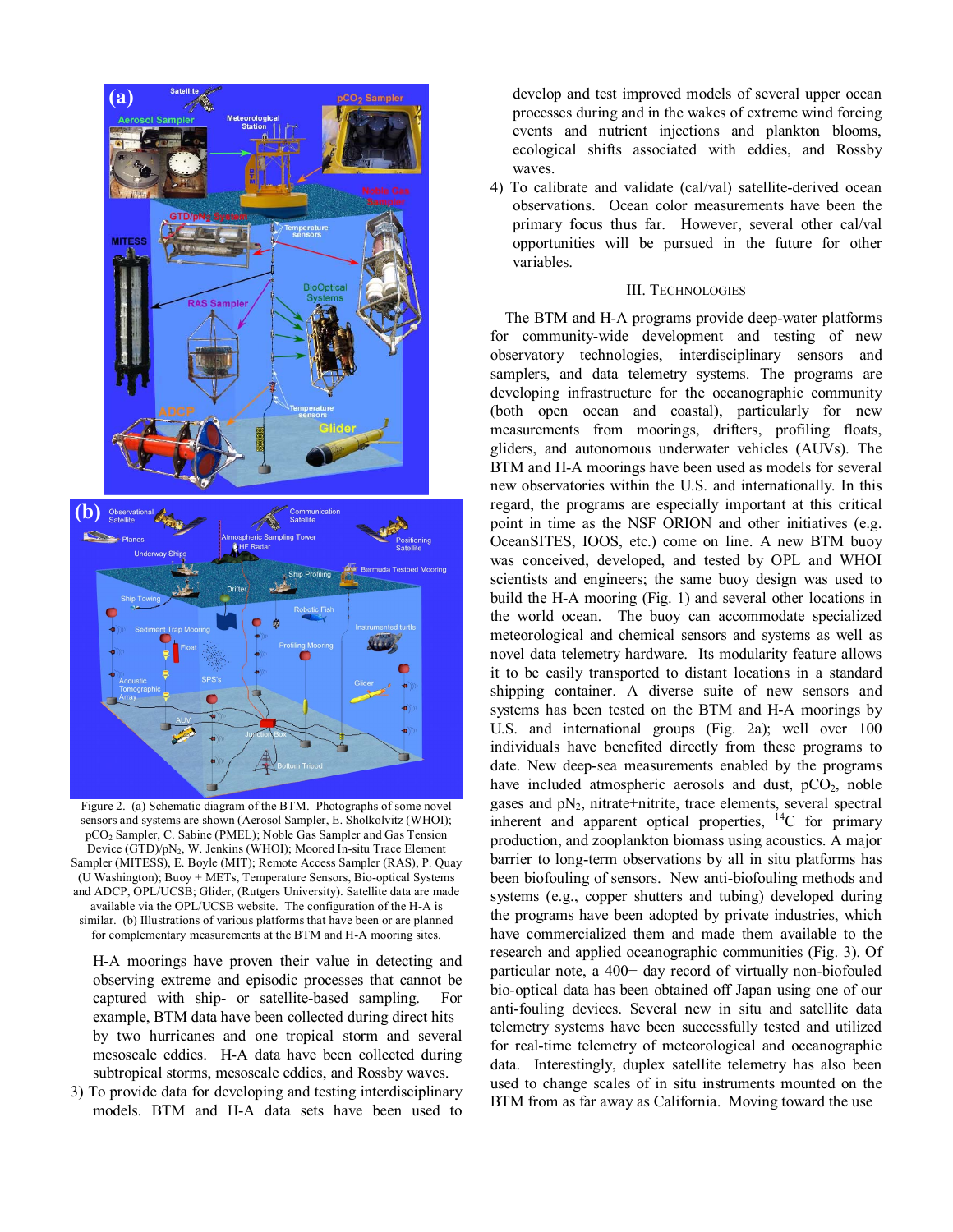

Figure 3. (a) Photograph of a moored optical package that shows extensive biological growth except in the area of a copper shutter device. (b) Detailed photograph of copper shutter area that is relatively free of biological growth. (c) Photograph of a WET Labs, Inc. WQM instrument package for measurements of dissolved oxygen and spectral optical absorption and attenuation. This holistic system utilizes copper extensively to reduce biofouling as well as a liquid bleach flow-through anti-biofouling system. (d) A WET Labs, Inc. ECO optical system with an all copper shutter device is shown at left. To the right is shown the same optical system equipped with an all copper faceplate. Both systems are effective in reducing biofouling.

of autonomously sampling vehicles, the Autosub AUV and gliders have operated in the vicinities of the two mooring sites, enabling calibration and validation of the mobile measurement systems and expansion of observations in time and space scales.

# IV. BRIEF SUMMARY OF BTM AND H-A SCIENCE RESULTS

Both the BATS and HOT ship-based programs, which date back to 1988, are providing indications of significant decadescale variations in ecosystem processes. However, undersampling and aliasing issues associated with monthly or even less frequent ship sampling necessitate the complementary measurements of the BTM and H-A mooring. High frequency, long-term data collected from the BTM and H-A moorings have been used for detailed studies of a variety of physical, chemical, bio-optical, and ecological processes from minutes to years.

Several new discoveries and results have been obtained off Bermuda using the BTM. For example, data collected during the passages of eddies have been used to estimate the role of such features on new production and carbon flux to the deep ocean. Interestingly, in some cases high chlorophyll concentrations were observed only at depth and thus were unobservable with satellite ocean color imagers. Recent work has also shown the influence of mesoscale features on primary production and their relation with deep ocean sediment flux events. As another example, the dynamics and biological responses of the upper ocean have been observed at the BTM site during passages of hurricanes and other intense storms. The hurricane observations are unique and are enabling development and testing of models.

The H-A mooring program has also provided several new and exciting results. Data collected from the H-A mooring have demonstrated the importance of short-term events. Using data collected from the H-A mooring, it has become clear that mesoscale eddies play an important role in explaining biogeochemical and ecological variability. Satellite data sets obtained in conjunction with H-A mooring high temporal resolution time series data, have also suggested that Rossby waves likely play major roles in ocean productivity and biogeochemistry. In particular, they have noted that Rossby wave effects should be incorporated into models of carbon uptake and export from the euphotic zone. Clearly, high frequency, long-term sampling from moorings will be needed for interdisciplinary model development and validation.

# V. SUMMARY AND VIEW TOWARD THE FUTURE

Many of the present national and international ocean observatory plans have benefited from BTM and H-A research and development. Both programs provide stimuli for many forward-looking ideas concerning ocean technologies and the synergistic use of observations and models. New measurement systems and scientific results from the BTM and H-A projects are leading to improved sampling relevant to global biogeochemical cycling, ecosystem dynamics, and climate change as well as to improved predictive modeling in these areas along with air-sea interaction and hurricanes. High frequency, sustained measurements obtained by these programs have also enabled the evaluation of undersampling/aliasing effects; results from these studies are